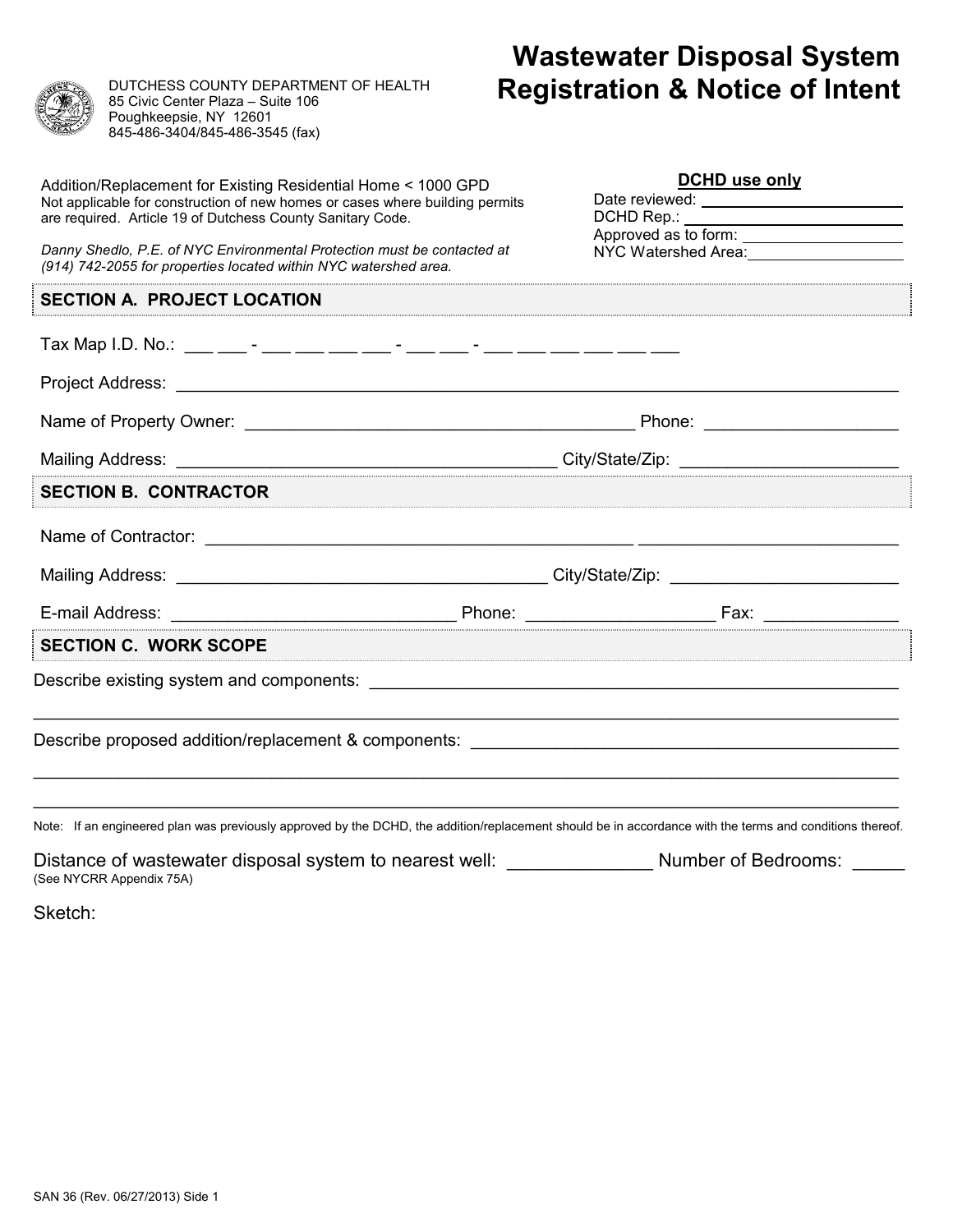It is hereby agreed that the wastewater disposal system addition/replacement will be installed in accordance with generally accepted standards: Appendix 75-A, New York State Sanitary Code, and NYS Department of Health Individual Residential Wastewater Treatment Systems Design Handbook and Dutchess County Construction Standards.

Verification by Subscription and Notice Under Penal Law Section 210.45: It is a crime, punishable as a Class A Misdemeanor under the laws of the State of New York, for a person, in and by a written instrument, to knowingly make a false statement, or to make a statement which such person does not believe to be true.

\_\_\_\_\_\_\_\_\_\_\_\_\_\_\_\_\_\_\_\_\_\_\_\_\_\_\_\_\_\_\_\_\_\_\_\_\_\_\_\_\_\_\_\_\_\_\_\_\_ \_\_\_\_\_\_\_\_\_\_\_\_\_\_\_\_\_\_\_\_\_\_\_\_\_\_\_\_\_\_\_\_\_\_\_\_\_\_\_\_\_\_\_\_ (Property Owner Signature) (Contractor Signature)

## **INSTRUCTIONS**

- 1. The property tax map I.D. can be obtained from your tax records, local municipality or County Real Property Tax Office.
- 2. Section "A" is name, address, phone # of person(s) who owns the property where the addition or replacement will occur.
- 3. Section "B" is name, address, phone # of the contractor who will complete the addition or replacement. If the property owner is completing work, then enter "same as Section A".
- 4. Section "C". Please describe the components of the existing system. Identify any components which will be retained.
- 5. Prior to the addition/replacement, deep and percolation tests should be conducted to determine the elevation of rock, seasonal high groundwater and absorptive capacity of the soil.
- 6. Describe the proposed addition/replacement components. Example, 1000 gal. septic tank, followed by a distribution box and three 50 foot laterals, six feet on center and 30 inches deep. Indicate any fill that will be used.
- 7. Sketch example.

## ABSORPTION FIELD SEPARATION REQUIREMENTS



SEEPAGE PIT SEPARATION REQUIREMENTS